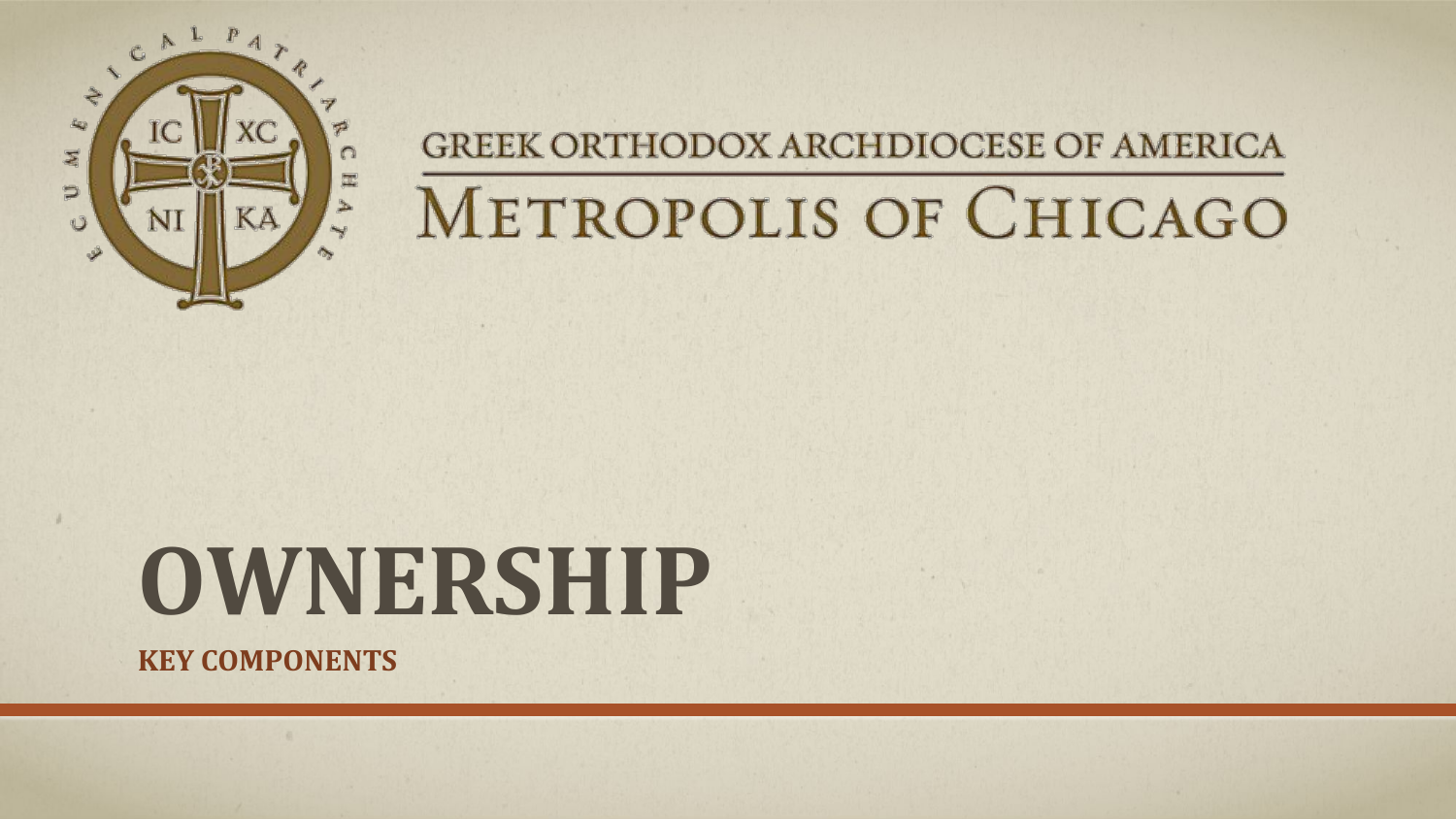#### **OWNERSHIP = TOTAL SUPPORT/COMMITMENT**

Ownership of the Parish's Stewardship Vision/Strategy Requires Total Support/Commitment by the Parish Priest(s) and Parish Leaders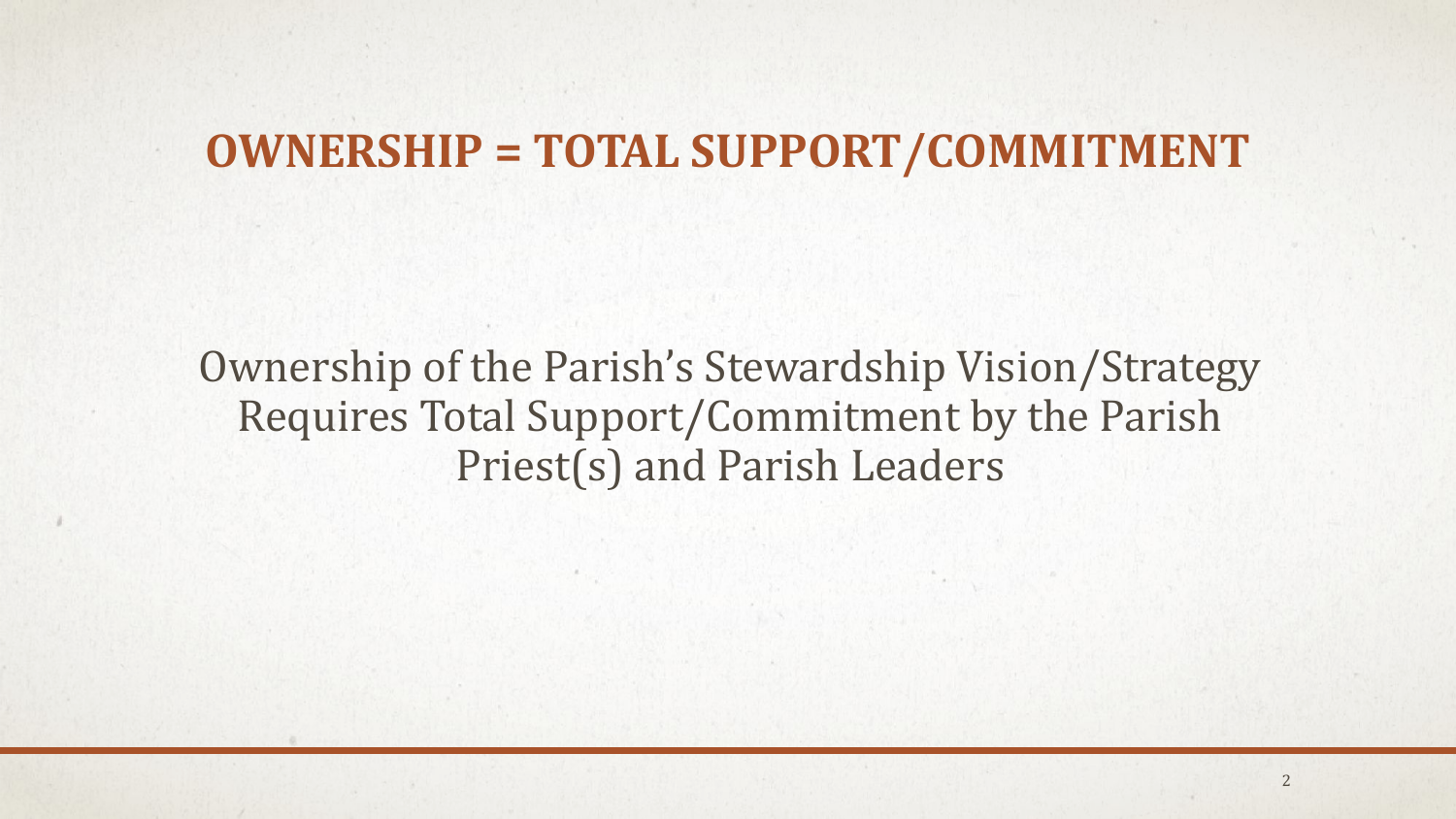# **DIVERSE STEWARDSHIP COMMITTEE**

- Stewardship Committee
	- ❖ 4-12 + members of all ages and backgrounds, including non- (or-not-yet) Orthodox
		- ❖ Parish Priest to be an active participant
		- ❖ Meet at regular intervals
- Be Open to Change/Innovation
	- ❖ Develop a Stewardship Vision/Strategy & Message
		- ❖ Socialize the Vision/Strategy
		- ❖ Evaluate strengths and weaknesses of the strategy periodically & change as appropriate

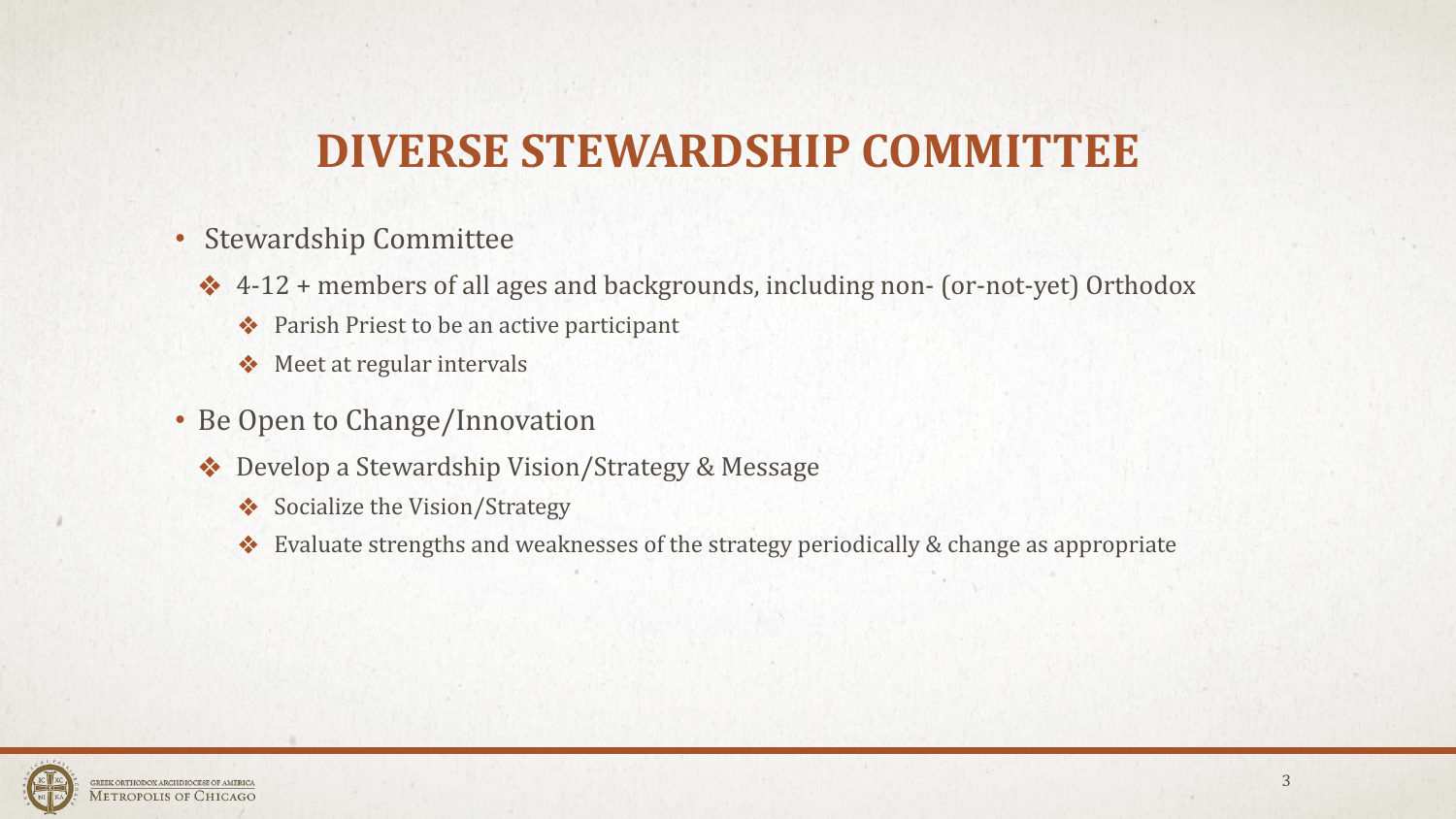# **DEVELOP MATERIALS ANNUALLY**

- Campaign Resources from the Archdiocese (material may be tailored to fit the Parish's needs)
- Kiosk at church (a centralized point of information for all programs and activities at church, including material on Stewardship)
- Create a user-friendly Web Presence.

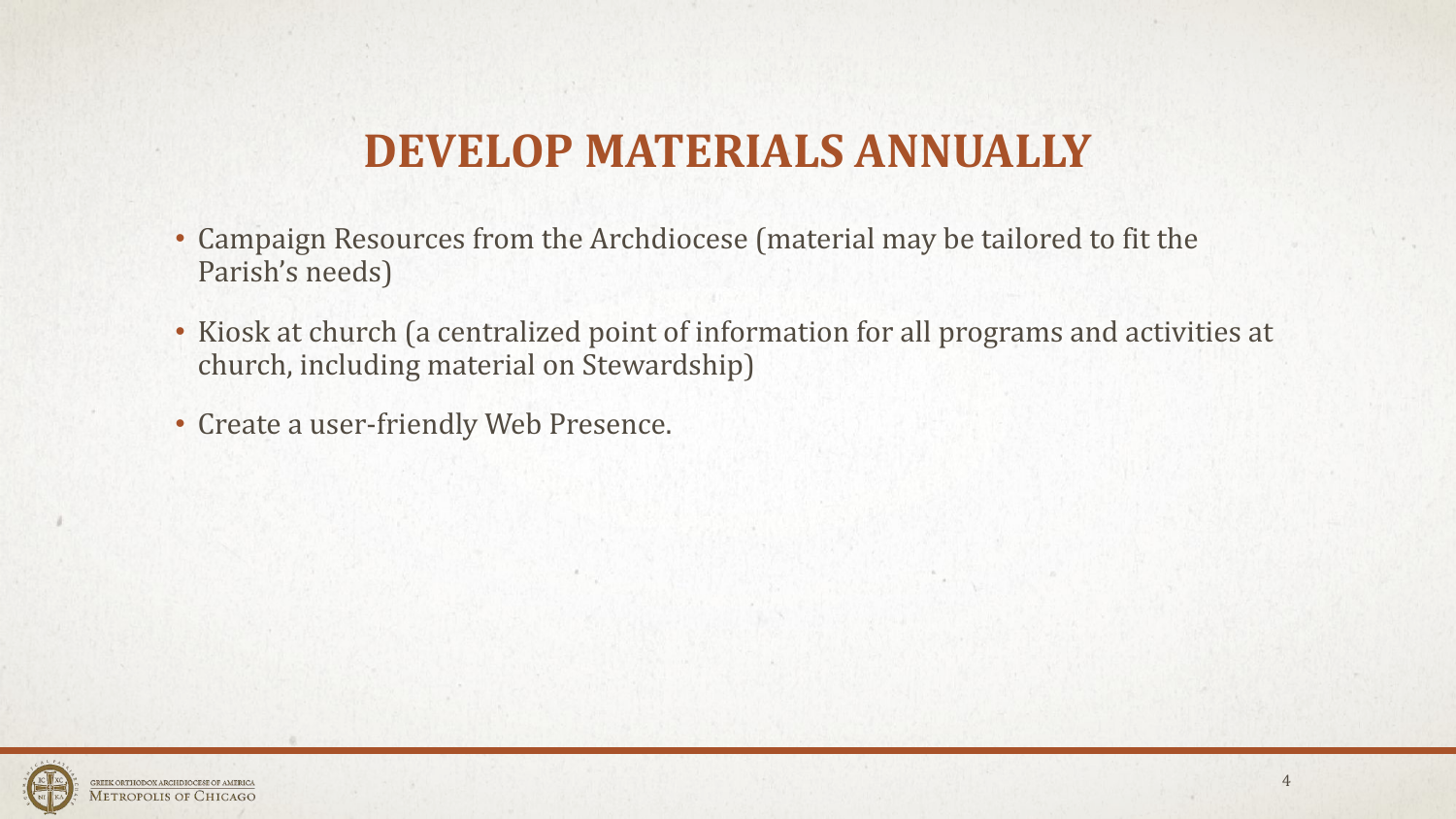# **COMMUNICATION**

- ❖ Do not start with "the ask"
	- ❖ Use U.S. mail, email, podcasts, bulletin, newsletter, web, and other forms of communication to:
		- ❖ Tell the story of your Parish
		- ❖ Discuss programs, goals, support of philanthropic causes
		- ❖ Focus on all aspects of Stewardship: Time, Talent & Treasure
	- ❖ The ask may be: "Help us achieve our goals by being a Steward"

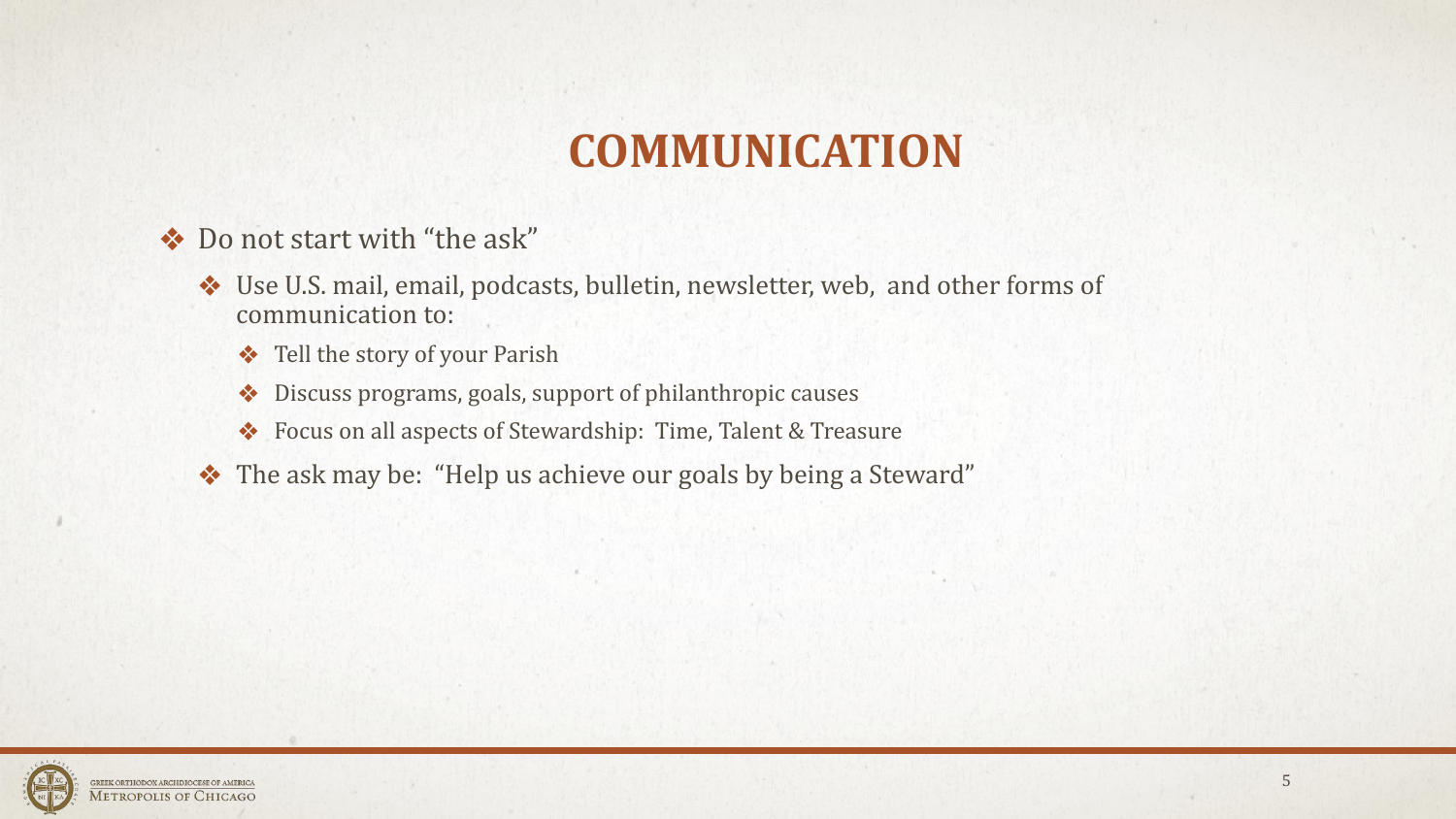# **CONFIDENTIALITY**

Commit, ensure and communicate that the Stewardship financial commitment of each individual/family is kept in confidence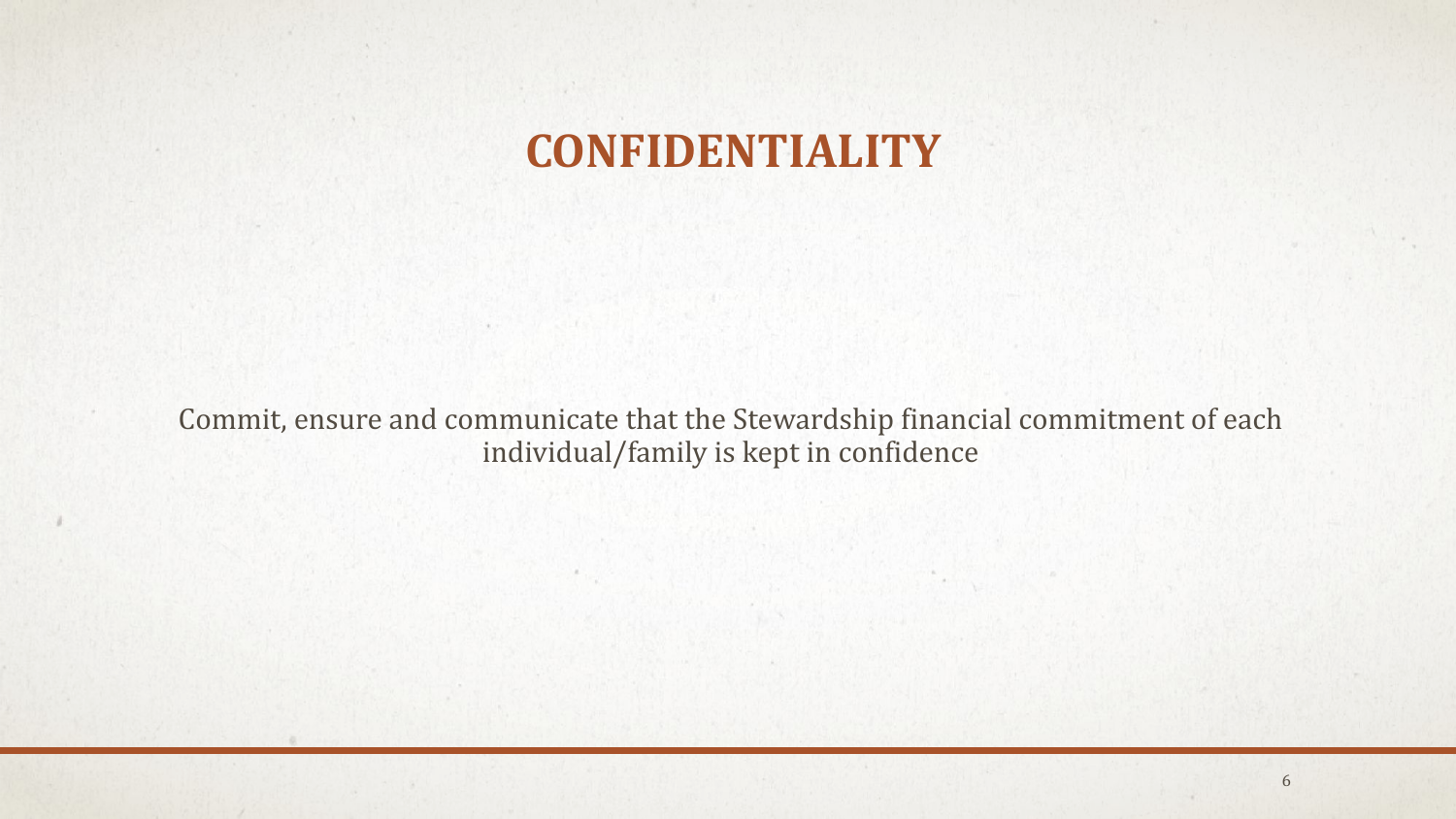### **TRANSPARENCY & ACCOUNTABILITY**

- Build Trust:
	- ❖ Ensure accounting is accurate
	- ❖ Disclose expenditures periodically

On the basis of studies reported in *Passing the Plate: Why American Christians Don't Give Away More Money* (New York: Oxford UP, 2008), sociologists Christian Smith and Michael Emerson concluded:

"[A] significant increase in the public transparency, accountability, and institutionalized credibility of the many religious and charitable causes and organizations to which American Christians might consider giving money would have the real effect over time of considerably increasing the amount of money they give." (143)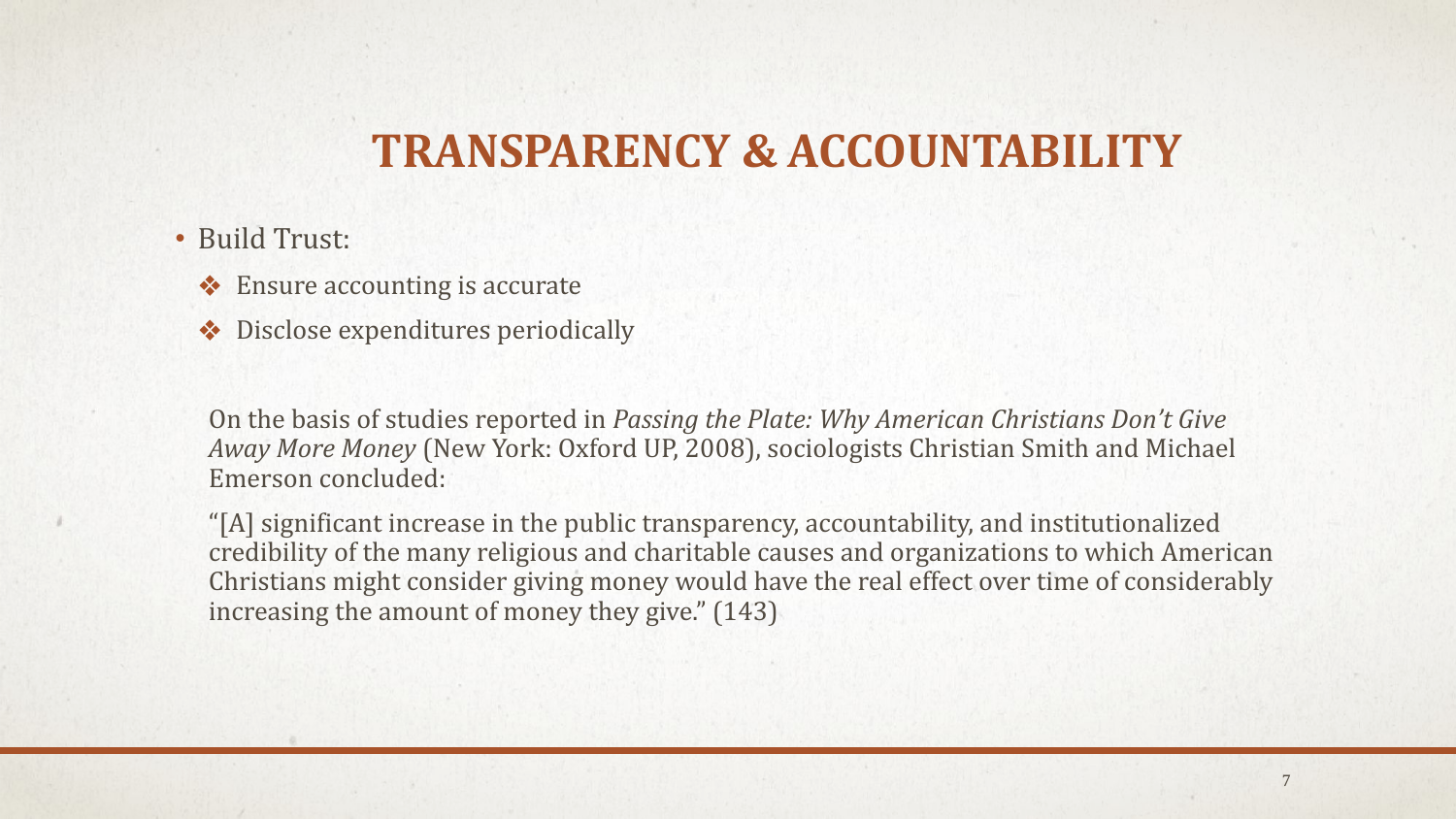# **ACKNOWLEDGE & CELEBRATE**

- Express thankfulness as often and in as many ways as possible—
	- ❖ Thank you letters
	- ❖ Thank you notes
	- ❖ Post cards
	- ❖ Telephone Calls
- Celebrate Time/Talent/Treasure
	- ❖ Celebrate Time/Talent/Treasure
	- ❖ Public recognition of Parishioners who give of time & talent
	- ❖ Appreciation brunch, luncheon, picnic
	- ❖ Post alphabetical list of Stewards